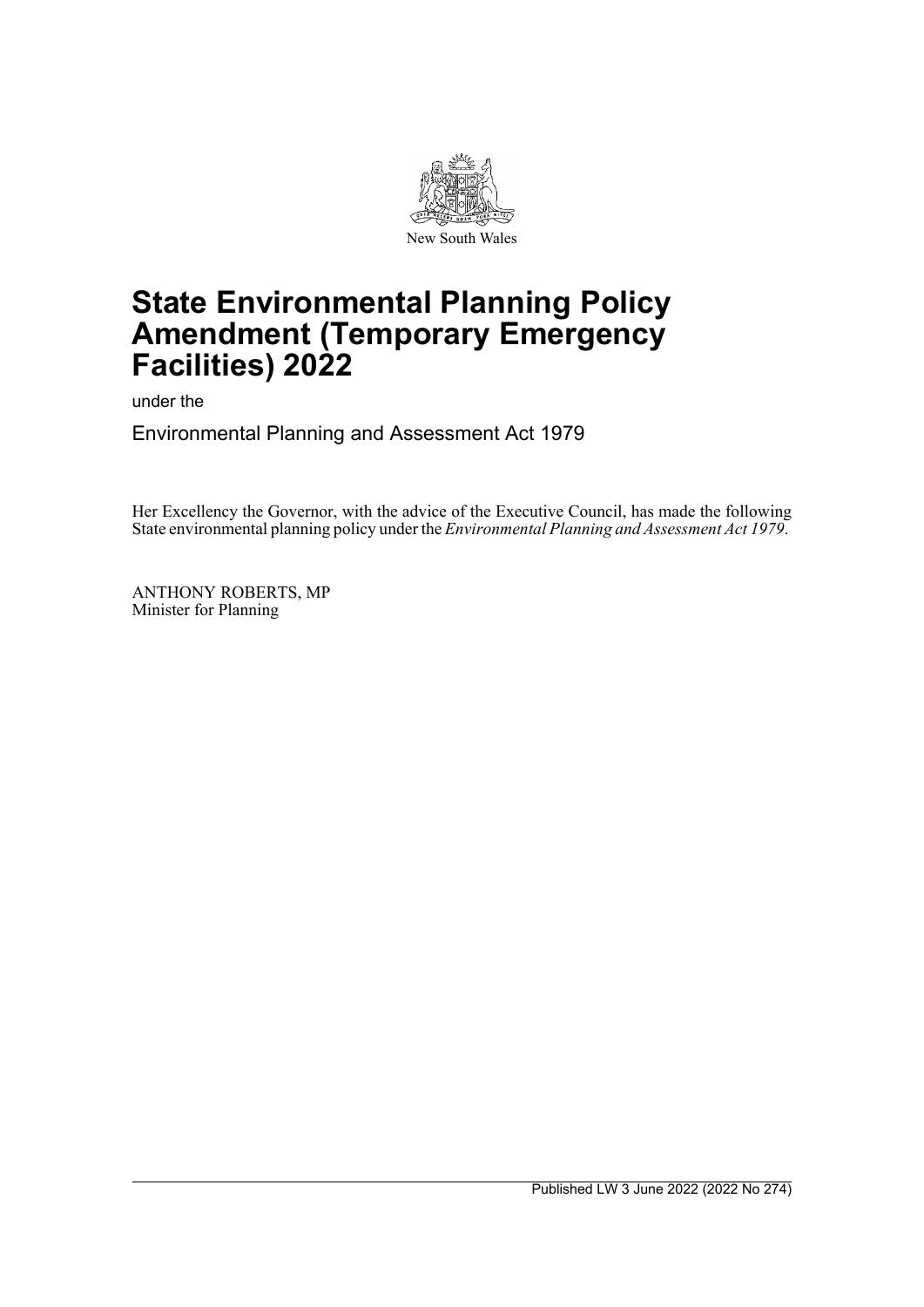## **State Environmental Planning Policy Amendment (Temporary Emergency Facilities) 2022**

under the

Environmental Planning and Assessment Act 1979

### **1 Name of Policy**

This Policy is *State Environmental Planning Policy Amendment (Temporary Emergency Facilities) 2022*.

#### **2 Commencement**

This Policy commences on the day on which it is published on the NSW legislation website.

#### **3 Repeal of Policy**

This Policy is repealed on the day following the day on which this Policy commences.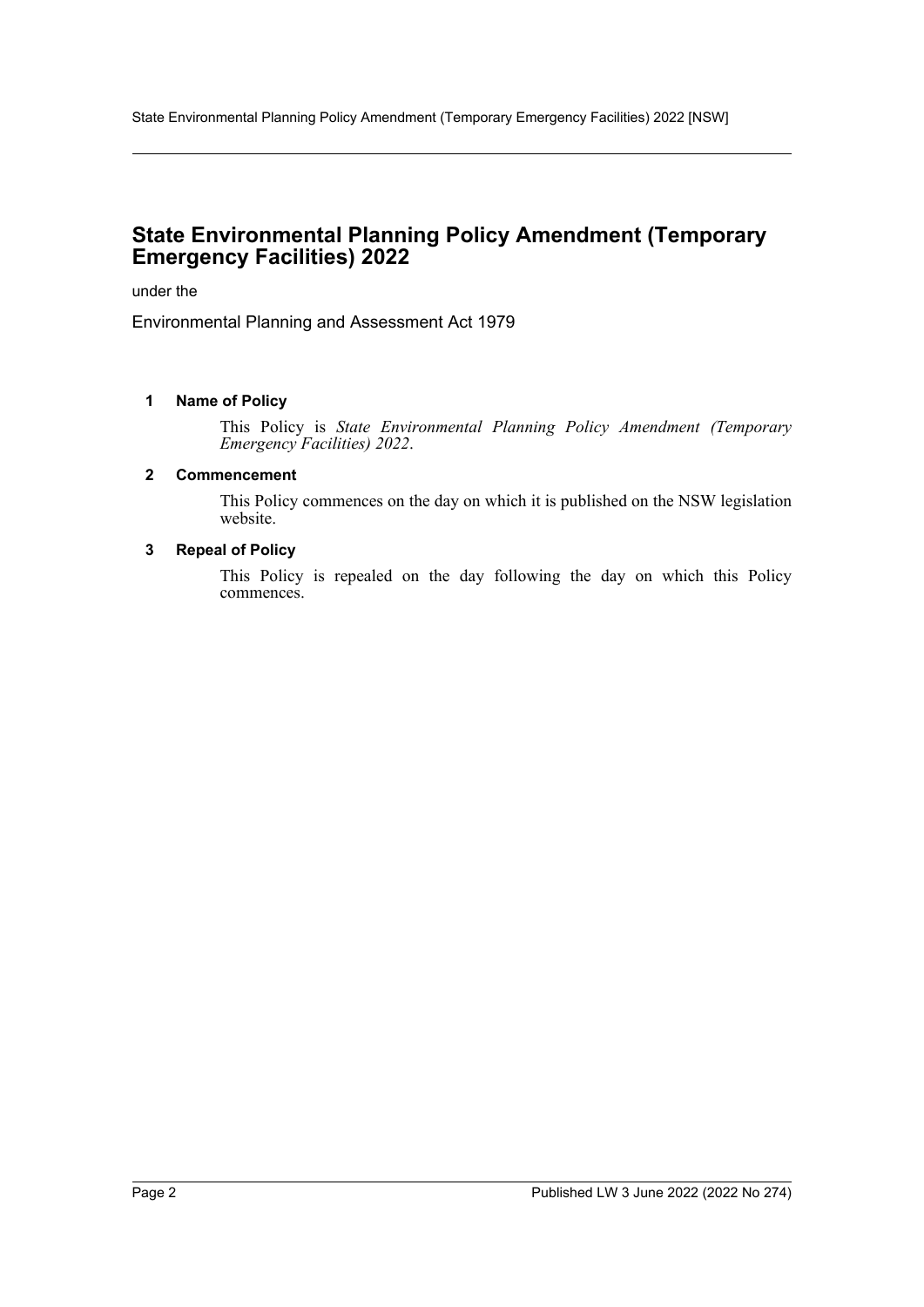### **Schedule 1 Amendment of State Environmental Planning Policy (Transport and Infrastructure) 2021**

**Chapter 2, Part 2.3, Division 27**

Insert after Division 26—

### **Division 27 Temporary health services facilities, early education and care facilities and schools**

### **2.170 Development permitted without consent**

- (1) This section applies to the following land at Wardell—
	- (a) Lot 74, DP 1005240, 50 Bath Street,
	- (b) Lot 75, DP 1005240, Pine Street.
- (2) Development for the purposes of health services facilities, early education and care facilities and schools is permitted without development consent if all of the following apply—
	- (a) the development will only be used temporarily in relation to persons displaced as a result of a natural disaster,
	- (b) the development is carried out by or on behalf of a public authority,
	- (c) the development is carried out within 5 years of the natural disaster occurring,
	- (d) the development is carried out on land that—
		- (i) is supplied with water and electricity, and
		- (ii) is provided with sewerage and drainage services, and
		- (iii) has access to communal amenities,
	- (e) each building is—
		- (i) erected in a way that does not adversely affect the amenity of the land or the health and safety of persons, including by mitigating the risk of fire, and
		- (ii) removed within 5 years of being erected or as soon as possible after a permanent building is erected to replace the temporary building, whichever occurs first.
- (3) To avoid doubt, a reference to an existing health services facility in Division 10 or an existing school in Part 3.4 extends to a health services facility or school erected under this section.
- (4) In this section—

*health services facility* does not include—

- (a) patient transport facilities, including helipads and ambulance facilities, or
- (b) a hospital.